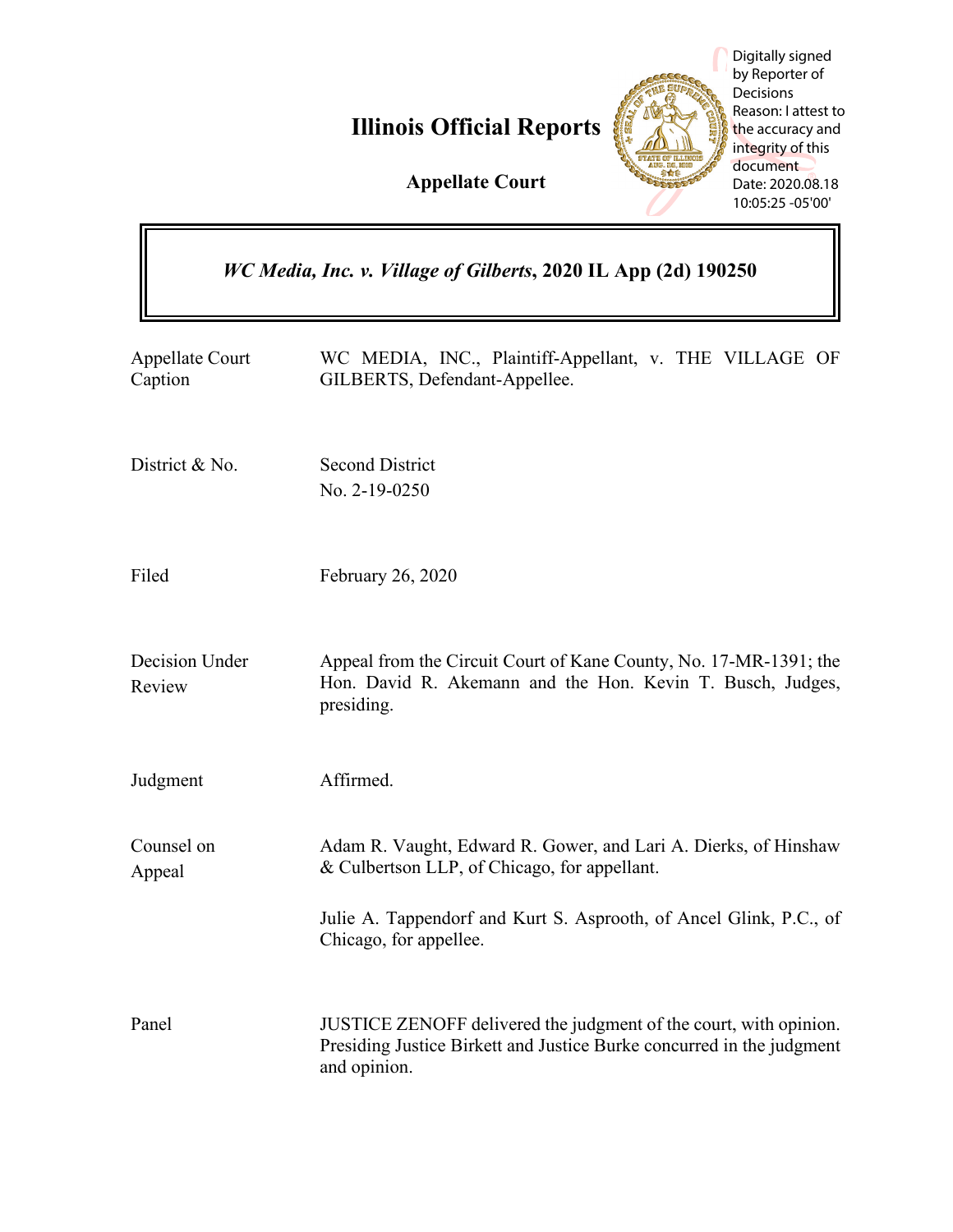#### **OPINION**

¶ 1 In this appeal, plaintiff, WC Media, Inc., asks us to decide whether an amended sign ordinance of defendant, the Village of Gilberts (Village), is preempted by the Highway Advertising Control Act of 1971 (Act) (225 ILCS 440/1 *et seq.* (West 2018)).<sup>1</sup> The trial court dismissed with prejudice plaintiff's second amended complaint alleging that the Village's amended ordinance effectively prohibits the erection of billboards within the Village, in violation of the Act. For the following reasons, we affirm.

#### ¶ 2 I. BACKGROUND

# ¶ 3 A. The Controversy

¶ 4 Plaintiff sells outdoor billboard advertising. In 2017, plaintiff leased four properties in the Village, which is in Kane County, upon which it intended to erect two or three billboards facing Interstate 90 (hereinafter I-90). Section 6 of the Act (225 ILCS 440/6 (West 2018) (requiring compliance with restrictions in sections 6.01, 6.02, and 6.03 of the Act (225 ILCS 440/6.01, 6.02, 6.03 (West 2018))) governs the size, lighting, and spacing of such signs. Section 6.01 allows billboards in counties with populations of less than 2 million to be a maximum of 800 square feet in area, 30 feet in height and 60 feet in length, including border and trim but excluding ornamental base or apron, supports, and other structural components. 225 ILCS 440/6.01 (West 2018). The Illinois Department of Transportation (IDOT) permitted<sup>2</sup> plaintiff to erect two double-faced, 10-by-40-feet stacked billboards, not exceeding 75 feet in height. However, a Village ordinance banned billboards within the Village. When plaintiff and the Village did not resolve their differences, plaintiff filed suit.

### ¶ 5 B. The Original Complaint

¶ 6 On November 17, 2017, plaintiff filed a one-count "verified complaint for declaratory judgment." The complaint alleged the foregoing facts and asked the court to declare that the Village's ordinance was invalid because it conflicted with the Act. Plaintiff premised its claim on the Third District's decision in *Dolson Outdoor Advertising Co. v. City of Macomb*, 46 Ill. App. 3d 116, 121 (1977), which held that the city's prohibition of off-premise signs was contrary to the authority conferred on it by the Act.

¶ 7 The Village moved to dismiss the complaint, arguing first that it was time barred because plaintiff did not challenge the ordinance within 90 days of its adoption. Second, the Village argued that plaintiff failed to exhaust its administrative remedies. That argument was based on the Village's assertion, without citation of authority, that the complaint brought both a facial and an as-applied challenge to the ordinance's constitutionality.

¶ 8 In a five-page typewritten order, the trial court (Judge Akemann) denied the motion to dismiss but certified three questions to the appellate court pursuant to Illinois Supreme Court Rule 308 (eff. July 1, 2017). Rather than appeal, the Village amended its ordinance. The

<sup>&</sup>lt;sup>1</sup>If there is a conflict between a state statute and a municipal ordinance, the ordinance must give way. *Gary-Wheaton Bank v. City of West Chicago*, 194 Ill. App. 3d 396, 402 (1990).

 $2$ Section 8 of the Act requires signs erected along primary highways to be permitted by IDOT. 225 ILCS 440/8 (West 2018).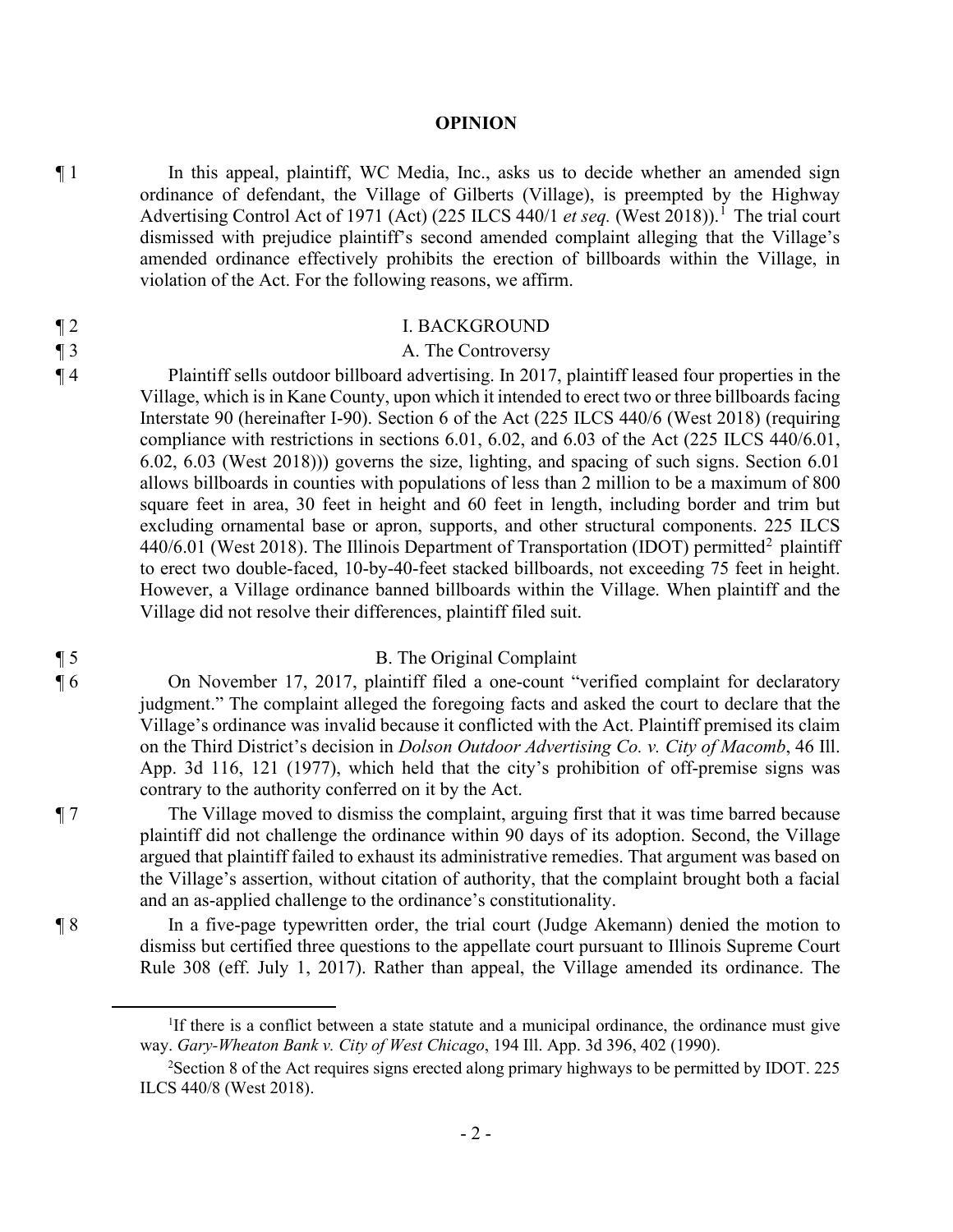amended ordinance allows billboards, but it imposes restrictions that are more severe than those imposed by section 6 of the Act. The amended ordinance restricts the size of billboards to 80 square feet and 10 feet in height. The Village then moved to dismiss plaintiff's lawsuit as moot.

# ¶ 9 C. The First Amended Complaint

¶ 10 Before the court ruled on the Village's motion to dismiss, plaintiff, with leave of court, filed a one-count first amended complaint. Plaintiff alleged that the amended ordinance so severely restricts billboards that it effectively bans them, in conflict with section 1 of the Act, which protects advertisers' right to operate in business areas. More specifically, plaintiff alleged that (1) any billboard meeting the amended ordinance's requirements could not be seen from I-90, (2) the amended ordinance is not consistent with the customary use of billboards, (3) no advertiser would invest in a billboard that was so restricted, and (4) the amended ordinance denies private investment. Plaintiff requested a declaratory judgment that the amended ordinance is invalid "as it \*\*\* effectively bans billboards from any zone in the Village subject to **IDOT** permitting requirements."

- ¶ 11 The Village moved to dismiss the first amended complaint, pursuant to section 2-615 of the Code of Civil Procedure (Code) (735 ILCS 5/2-615 (West 2018)). First, the Village argued that the amended ordinance indeed allows billboards and that the Act and controlling legal precedent authorize the Village to impose stricter standards than those imposed by section 6 of the Act. Second, the Village argued that the first amended complaint inadequately pleaded a "facial" challenge to the constitutionality of the amended ordinance. Specifically, the Village contended that plaintiff failed to allege facts showing that the amended ordinance is invalid under "every potential application on every single property within the scope of the [amended ordinance]."
- ¶ 12 In its response, plaintiff acknowledged that section 7 of the Act permits a municipality to impose greater restrictions on billboards than those imposed by section 6 of the Act.<sup>3</sup> Plaintiff maintained, however, that the Act does not permit restrictions so severe as to amount to a prohibition. Then, plaintiff argued that its factual allegations, which had to be taken as true, sufficiently pleaded a facial challenge to the amended ordinance.
- ¶ 13 The trial court (Judge Busch) granted the Village's motion to dismiss without prejudice, on two bases: (1) the amended ordinance does not ban billboards, and (2) plaintiff's factual allegations were "speculative and improper in a facial attack."

# ¶ 14 D. Plaintiff's Second Amended Complaint

¶ 15 With leave of the trial court, plaintiff filed a second amended complaint for declaratory judgment. It essentially repeated the allegations of the first amended complaint, but it added that plaintiff leased the locations within the Village to place billboards that would be seen by motorists on I-90. Plaintiff attached photographs of I-90 where it is adjacent to the proposed

<sup>&</sup>lt;sup>3</sup>Section 7 of the Act provides that the signage requirements imposed by section 6 do not apply to a municipal zoning authority that has adopted ordinances that are consistent with the Act and customary use. 225 ILCS 440/7 (West 2018). In *T&S Signs, Inc. v. Village of Wadsworth*, 261 Ill. App. 3d 1080, 1091 (1994), this court held that section 7 specifically authorizes a municipality to impose more severe restrictions on outdoor advertising than those imposed by section 6 of the Act.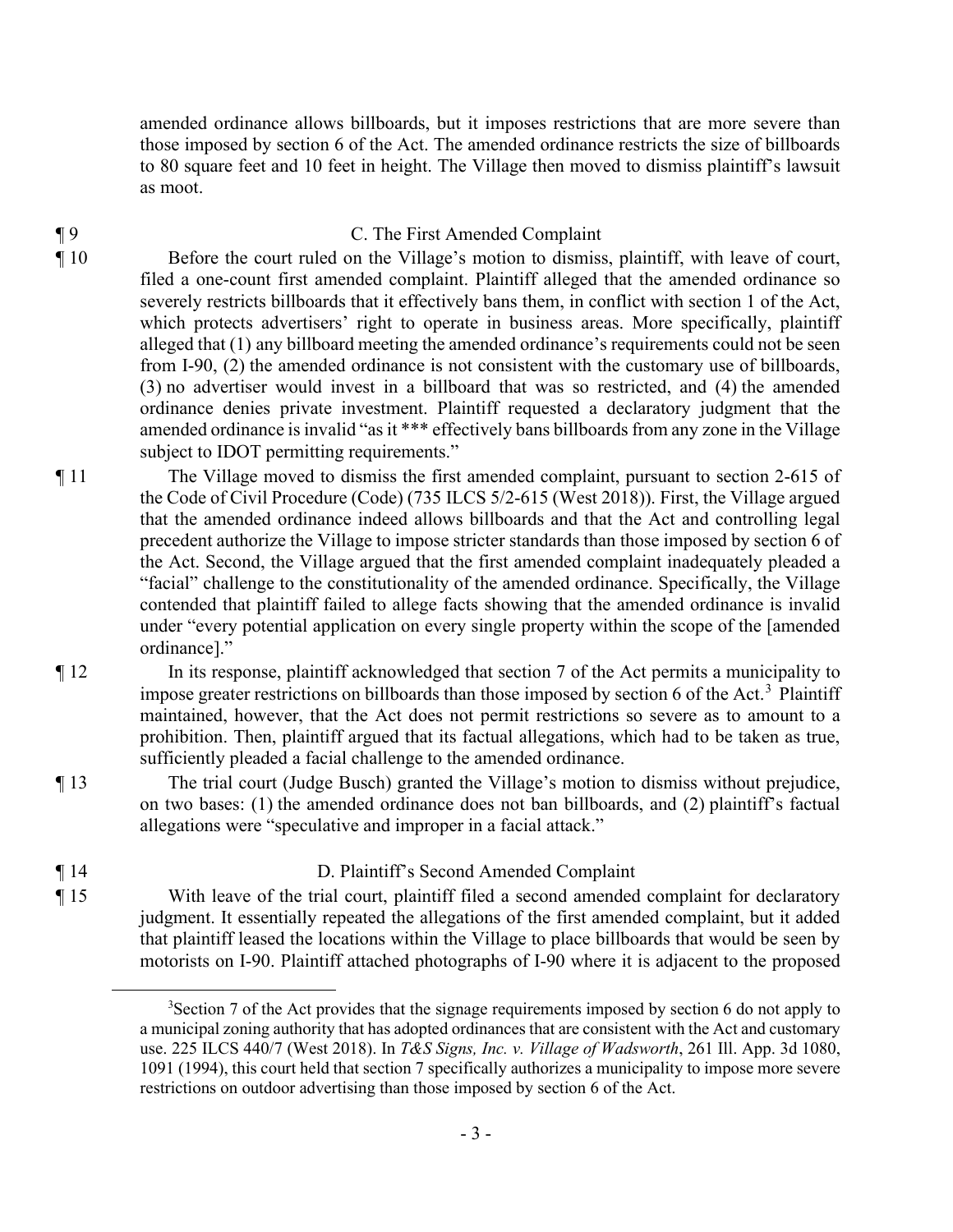billboard locations, to show that billboards compliant with the amended ordinance could not be read from the highway. As well, plaintiff attached letters from billboard manufacturers stating that billboards complying with the amended ordinance would have no commercial value, because they would not be visible from I-90. Plaintiff additionally pleaded, upon information and belief, that the Village intended to so restrict the size and height of billboards that plaintiff could not erect any on its leased properties.

¶ 16 The Village filed a section 2-615 motion to dismiss the second amended complaint, arguing that (1) the amended ordinance does not prohibit billboards and, therefore, does not conflict with the Act, (2) plaintiff failed to state a facial challenge against the amended ordinance, and (3) section 7 of the Act permits municipalities to enact stricter regulations than those imposed by section 6 of the Act. Plaintiff responded that (1) the amended ordinance is so restrictive that it amounts to a prohibition of billboards and (2) plaintiff pleaded that the restrictions apply to all areas along I-90, not just to plaintiff's leased properties or those within only the Village.

¶ 17 On March 6, 2019, the trial court (Judge Busch) ruled in a typewritten order. The court found that plaintiff mounted a "facial attack" on the validity of the Village's amended ordinance. The court stated that it dismissed the first amended complaint on the basis that plaintiff failed to plead facts to show that there is "no location from which a conforming sign could be viewed." The court found that the second amended complaint set forth a claim that conforming signs would be "commercially ineffective or undesirable" but that the allegations did not compel the conclusion that "a conforming sign would be unviewable." The court next determined that it improvidently gave plaintiff leave to file a second amended complaint, because there is no set of facts that plaintiff could allege that would defeat the Village's amended ordinance, even if the amended ordinance effectively banned billboards. This being so, the court opined, it follows that the restrictions in the amended ordinance do not conflict with the Act. Thus, the court granted with prejudice the Village's motion to dismiss. Plaintiff filed a timely appeal.

#### ¶ 18 II. ANALYSIS

¶ 19 The parties disagree as to the issue posed by this appeal. Plaintiff argues that the issue is whether a municipality can regulate highway billboards to effectively prohibit them. In contrast, the Village contends that the issue is whether plaintiff sufficiently pleaded a facial constitutional challenge to the amended ordinance. By framing the dispute this way, the Village mischaracterized plaintiff's claim as a facial constitutional challenge, which prompted the trial court to impose an inappropriately heightened pleading standard.

¶ 20 A facial constitutional challenge addresses "constitutional infirmities." *People v. Thompson*, 2015 IL 118151, ¶ 36. Here, plaintiff never asserted a constitutional infirmity but has always contended that the amended ordinance is inconsistent with the spirit of the Act. The Village is a non-home-rule unit. A non-home-rule unit cannot adopt ordinances that infringe upon the spirit of state law or are repugnant to the general policy of the state. *Hawthorne v. Village of Olympia Fields*, 204 Ill. 2d 243, 258-59 (2003). When ordinances enacted under the powers granted to non-home-rule municipalities conflict with the spirit and purpose of a state statute, they are preempted by the statute. *Hawthorne*, 204 Ill. 2d at 259. "Preemption" means "the end of local legislative control over a given subject where the legislature has adopted a scheme of regulation over the same subject." *Kirwin v. Peoples Gas Light & Coke Co.*, 173 Ill. App. 3d 699, 703 (1988). Thus, plaintiff pleaded a preemption issue.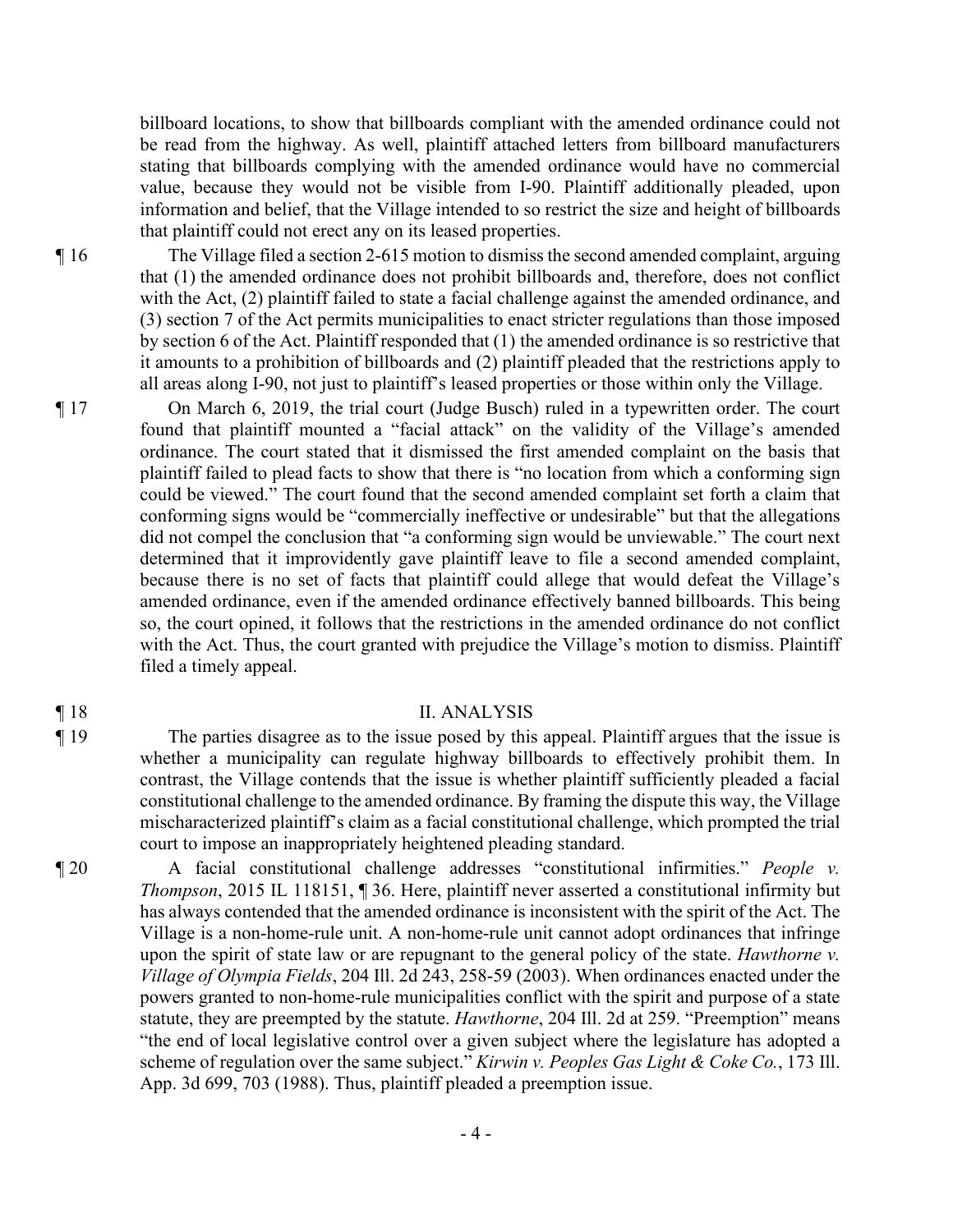¶ 21 In our research, we have found no case that has analyzed preemption as a facial constitutional challenge. The Village cited no authority below to support its theory that preemption is a facial constitutional challenge that requires a showing that the statute in question would be invalid under any imaginable set of circumstances. See *Gatz v. Brown*, 2017 IL App (1st) 160579, ¶ 15 (an enactment is facially invalid only if no set of circumstances exists under which it would be valid). In its appellate brief, the Village relies on inapposite federal cases that involved actual constitutional challenges. In *Immigration & Naturalization Service v. National Center for Immigrants' Rights, Inc.*, 502 U.S. 183, 186 (1991), a regulation promulgated by the Attorney General was challenged "on statutory and constitutional grounds." The respondents' complaint "alleged that the new rule was invalid on its face and therefore could not be enforced." *National Center*, 502 U.S. at 186. Obviously, the litigation in *National Center* did not involve whether a municipal ordinance was inconsistent with a statute, but the respondents squarely alleged a facial constitutional infirmity. *Reno v. Flores*, 507 U.S. 292, 299 (1993), involved a substantive due process and a procedural due process attack on a government regulation, and *Immanuel Baptist Church v. City of Chicago*, 283 F. Supp. 3d 670, 672-73 (N.D. Ill. 2017), involved parking regulations that allegedly facially violated the equal protection clause of the fourteenth amendment. The Village also relies on *People v. One 1998 GMC*, 2011 IL 110236, which presented the question whether the state criminal vehicle forfeiture provisions were facially unconstitutional as a violation of procedural due process. *GMC*, 2011 IL 110236, ¶ 1. This case, however, does not involve a constitutional challenge, and consequently, plaintiff's pleading should not have been subjected to any heightened standard.

¶ 22 Nevertheless, the Village correctly notes that plaintiff conceded below that it was making a facial constitutional challenge to the amended ordinance. The Village argues that plaintiff cannot now reject that position. It is well settled that the theory upon which a case is tried in the lower court cannot be changed on review. *Kravis v. Smith Marine, Inc.*, 60 Ill. 2d 141, 147 (1975). An appellant is required to argue on appeal points that are commensurate with the issues presented to the trial court. *Kravis*, 60 Ill. 2d at 147. However, we do not believe that plaintiff is changing theories on appeal, as the parties and the trial court understood that plaintiff's substantive challenge was preemption. The parties meticulously briefed that issue below, and the court (both Judges Akemann and Busch) demonstrated a keen understanding of the substantive issues. In dismissing the second amended complaint, Judge Busch ruled that the amended ordinance was not preempted by the Act.

¶ 23 We turn now to plaintiff's contention that the amended ordinance effectively prohibits billboards, in conflict with the Act. We review *de novo* a section 2-615 dismissal of a complaint. *Performance Electric, Inc. v. CIB Bank*, 371 Ill. App. 3d 1037, 1039 (2007). A section 2-615 motion to dismiss attacks the legal sufficiency of a complaint on its face. *Performance*, 371 Ill. App. 3d at 1039. In ruling on a section 2-615 motion to dismiss, the court accepts all well-pleaded facts as true. *Village of South Elgin v. Waste Management of Illinois, Inc.*, 348 Ill. App. 3d 929, 930 (2004). We must determine whether the allegations of the complaint, viewed in the light most favorable to the plaintiff, are sufficient to state a cause of action upon which relief can be granted. *Performance*, 371 Ill. App. 3d at 1039. Courts construe pleadings liberally, with a view toward doing substantial justice between the parties. *South Elgin*, 348 Ill. App. 3d at 931. A complaint should be dismissed with prejudice only if it is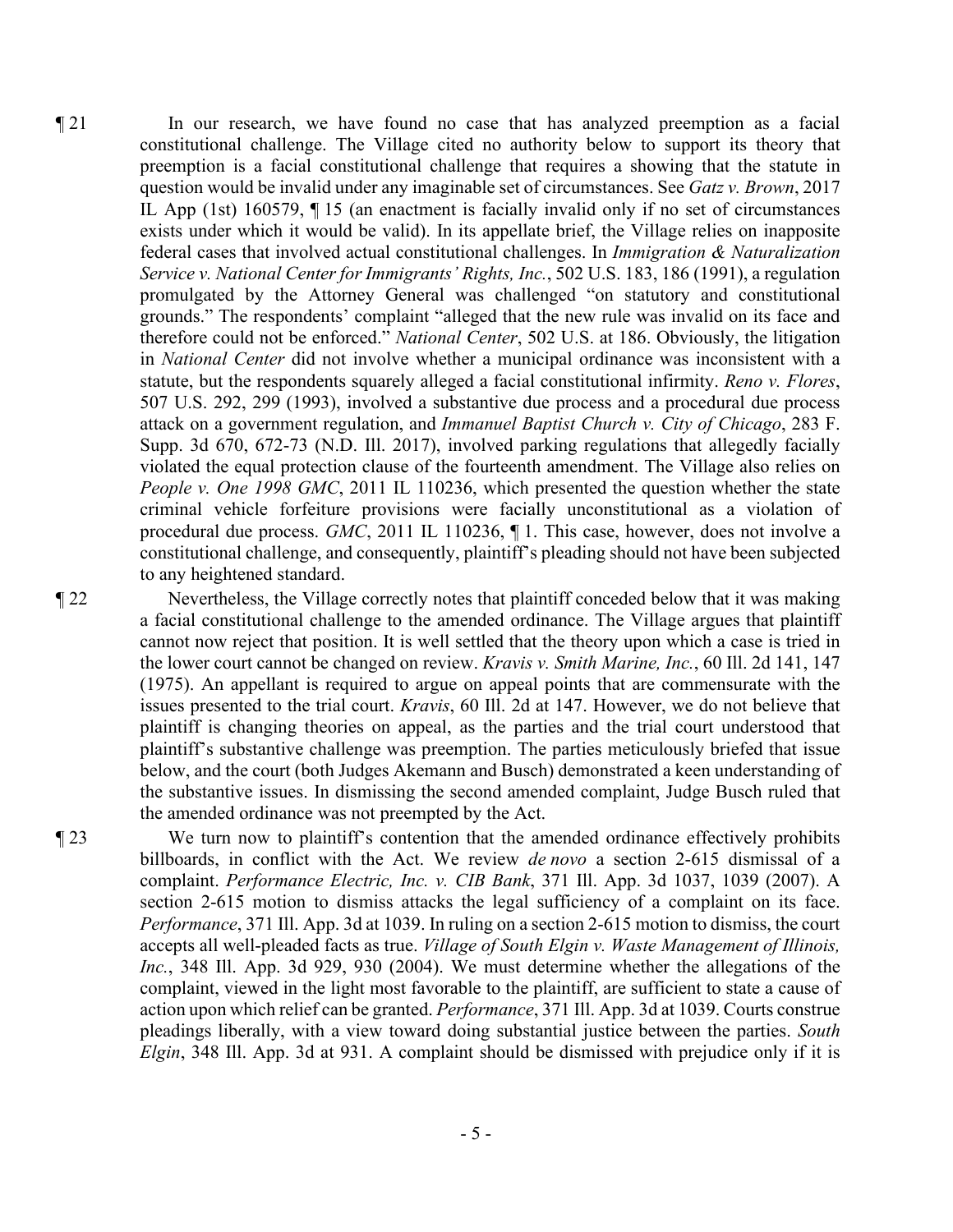apparent that the plaintiff can prove no set of facts that will entitle him or her to recover. *Bruss v. Przybylo*, 385 Ill. App. 3d 399, 405 (2008).

- ¶ 24 This appeal also requires us to construe the Act. Issues of statutory construction are questions of law, which we review *de novo*. *Bouton v. Bailie*, 2014 IL App (3d) 130406, ¶ 7. If the language of the statute is clear and unambiguous, we will give it its plain and ordinary meaning without resorting to aids of statutory construction. *Bouton*, 2014 IL App (3d) 130406, ¶ 8. We may not depart from the plain language by reading into the statute exceptions, limitations, or conditions that were not expressed by the legislature. *Bouton*, 2014 IL App (3d) 130406, ¶ 8.
- ¶ 25 We begin our analysis with an overview of the Act.

# $\parallel$  26 A. The Act

- ¶ 27 The Act became effective on July 1, 1972, in response to Congress's enactment of the Highway Beautification Act of 1965 (23 U.S.C. § 131 *et seq.* (1970)), also known as the Lady Bird Bill. *Scadron v. City of Des Plaines*, 153 Ill. 2d 164, 170 (1992); *National Advertising Co. v. Village of Downers Grove*, 166 Ill. App. 3d 58, 60 (1988). The express purpose of the Lady Bird Bill was to control outdoor advertising signs near highways, and it required states to enact similar legislation to preserve federal funding for state highways. *National*, 166 Ill. App. 3d at 60. Indeed, Illinois's "vital State policy" in passing the Act was to preserve its share of federal highway funds. *Scadron*, 153 Ill. 2d at 190.
- ¶ 28 The Act provides for the control of outdoor advertising signs that are located within 660 feet of interstate highways. *Scadron*, 153 Ill. 2d at 170. Section 1 mirrors the purposes of the federal law, but in addition, it includes a declaration that outdoor advertising is a legitimate commercial activity that should be allowed to operate in business areas. 225 ILCS 440/1 (West 2018); *Scadron*, 153 Ill. 2d at 173-74. Section 1 further provides that the standards imposed by section 6 of the Act are consistent with "customary use" in this State, more severe restrictions being inconsistent with customary use and ineffective to accomplish the purposes of the Act. 225 ILCS 440/1 (West 2018); *Scadron*, 153 Ill. 2d at 171-72.
- ¶ 29 Section 6 of the Act, as noted, places size, lighting, and spacing limitations on outdoor signs. *Scadron*, 153 Ill. 2d at 172.
- ¶ 30 Section 7 of the Act provides that " 'State, county or municipal' " zoning authorities may also regulate the size, lighting, and spacing of signs. *Scadron*, 153 Ill. 2d at 172. Section 7 states that section 6's regulations do not apply to such municipal regulations that are "consistent with the intent of this Act and with customary use." 225 ILCS 440/7 (West 2018); *Scadron*, 153 Ill. 2d at 172.

#### ¶ 31 B. Relevant Case Law Interpreting the Act

¶ 32 Next, we will examine relevant case law, as it developed, to understand how the provisions of the Act have been applied. In *Dolson*, the city of Macomb, a non-home-rule unit, enacted a blanket prohibition of billboards in areas that were zoned business and industrial. *Dolson*, 46 Ill. App. 3d at 118. The plaintiff sued to have the ordinance declared invalid because it was contrary to the Act. *Dolson*, 46 Ill. App. 3d at 118. The trial court found the ordinance to be invalid. *Dolson*, 46 Ill. App. 3d at 118. On appeal, the city urged that its restriction was permitted by section 7 of the Act. *Dolson*, 46 Ill. App. 3d at 120. However, the Third District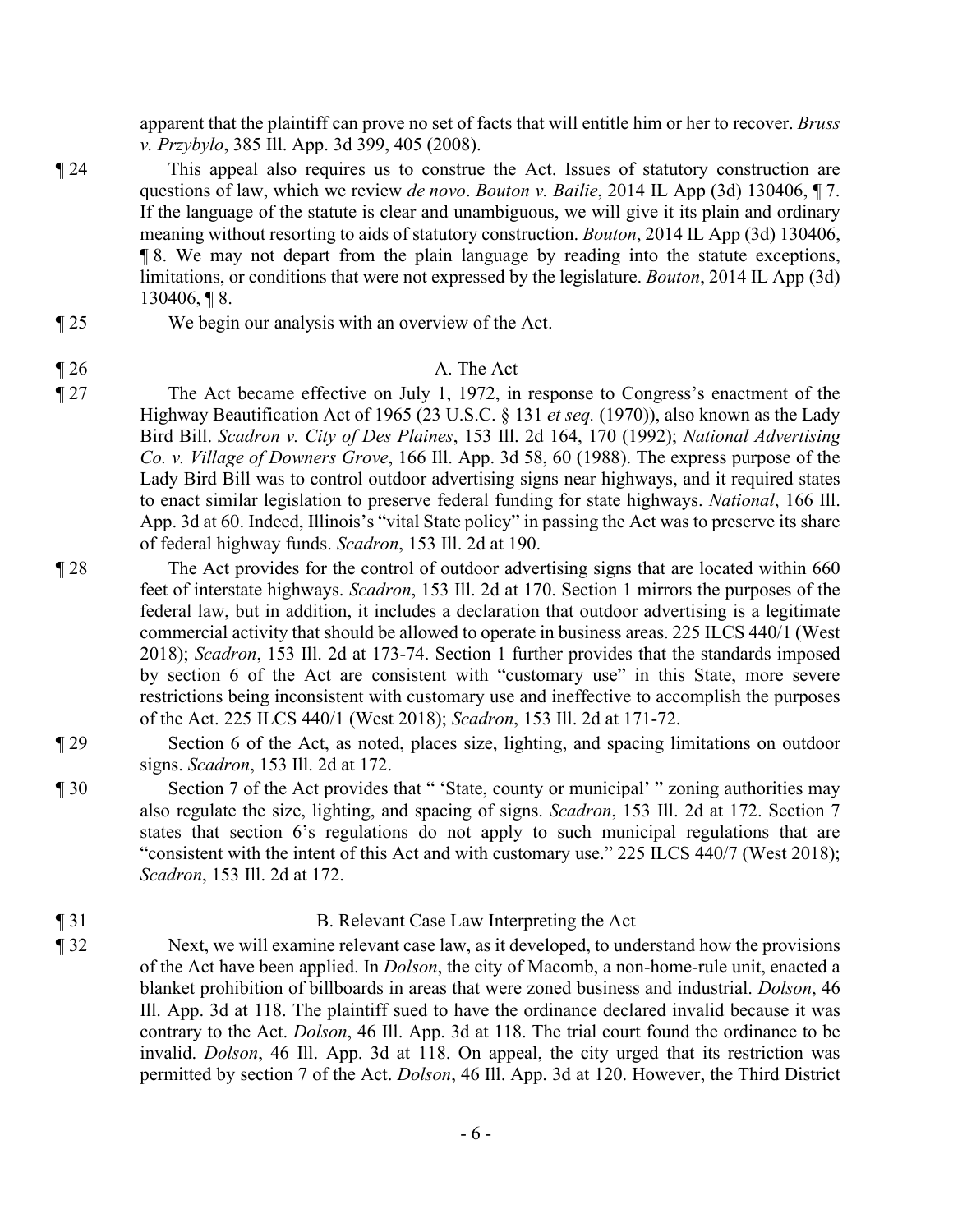held that section 1 of the Act specifically authorized billboards. *Dolson*, 46 Ill. App. 3d at 120. Conversely, the appellate court found no provision in the Act authorizing non-home-rule municipalities to prohibit off-premise signs, and it affirmed the trial court. *Dolson*, 46 Ill. App. 3d at 121.

¶ 33 In *Dingeman Advertising, Inc. v. Village of Mt. Zion*, 157 Ill. App. 3d 461, 462 (1987), the Village of Mt. Zion allowed billboards, but it imposed size limitations that were more severe than those imposed by section 6 of the Act. *Dingeman*, 157 Ill. App. 3d at 462. The trial court found that the restrictions conflicted with the Act and granted the plaintiff summary judgment. *Dingeman*, 157 Ill. App. 3d at 462. On appeal, the plaintiff argued that section 1 of the Act provided that the limitations imposed by section 6 set the customary use for zoning in commercial and industrial areas, while the village argued that section 7 allowed municipalities to make more restrictive provisions than those imposed by section 6. *Dingeman*, 157 Ill. App. 3d at 463. The Appellate Court, Fourth District, stated the issue as whether the Act preempted "all municipal zoning controls." *Dingeman*, 157 Ill. App. 3d at 462. The court first noted that federal funding was "the basic reason for the Act." *Dingeman*, 157 Ill. App. 3d at 463. The court next noted that the conflicting interests of the advertising sign industry and those of municipalities influenced different provisions of the Act. *Dingeman*, 157 Ill. App. 3d at 463. The court stated that section 1 afforded protection to the advertising industry, while section 7 protected municipalities desiring additional limitations. *Dingeman*, 157 Ill. App. 3d at 464. The court noted that, if the "customary use" referred to in section 1 is the limits provided by section 6, then section 7, giving municipalities the right to exert controls, is a nullity. *Dingeman*, 157 Ill. App. 3d at 463. The court declared that "[t]here is no specific legislative determination of which conflicting interest should prevail." *Dingeman*, 157 Ill. App. 3d at 465. The court held that section 7 prevailed, reasoning that to hold otherwise would frustrate the purpose of the Act, which was "to preserve natural beauty and to promote the reasonable, orderly and effective display" of signs. (Internal quotation marks omitted.) *Dingeman*, 157 Ill. App. 3d at 465. The court acknowledged *Dolson* but noted that the Third District had relied on section 1 of the Act in holding that the municipal restrictions were invalid. *Dingeman*, 157 Ill. App. 3d at 464. Thus, *Dolson* and *Dingeman* were at odds.

¶ 34 This court followed *Dingeman* and rejected *Dolson* in *National*, 166 Ill. App. 3d at 61-62. In *National*, we held that the "conflict between section 1 and section 7 of the Act should be resolved so as to permit a municipality to more strictly regulate" advertising signs. *National*, 166 Ill. App. 3d at 61. We reasoned that a municipality's enactment of more stringent sign regulations will not jeopardize the continued receipt of federal highway funds and that "it was for that purpose" that the legislature adopted the Act. *National*, 166 Ill. App. 3d at 62.

¶ 35 In *Scadron*, our supreme court addressed the question, certified to it by the Seventh Circuit, whether a home-rule unit may regulate outdoor advertising to totally exclude outdoor advertising signs. *Scadron*, 153 Ill. 2d at 168. The plaintiffs leased property that abutted a tollway and was zoned for commercial and industrial purposes, and they intended to erect a double-faced billboard on it. *Scadron*, 153 Ill. 2d at 168. However, the city's sign regulations prohibited billboards that would be viewed from the tollway. *Scadron*, 153 Ill. 2d at 169. The plaintiffs filed suit in federal district court, arguing that the city's ordinance was preempted by the Act. *Scadron*, 153 Ill. 2d at 169. The district court dismissed the complaint, the plaintiffs appealed, and the Seventh Circuit certified the matter to our supreme court. *Scadron*, 153 Ill. 2d at 169-70. Our supreme court held that section 7 of the Act gives municipalities the authority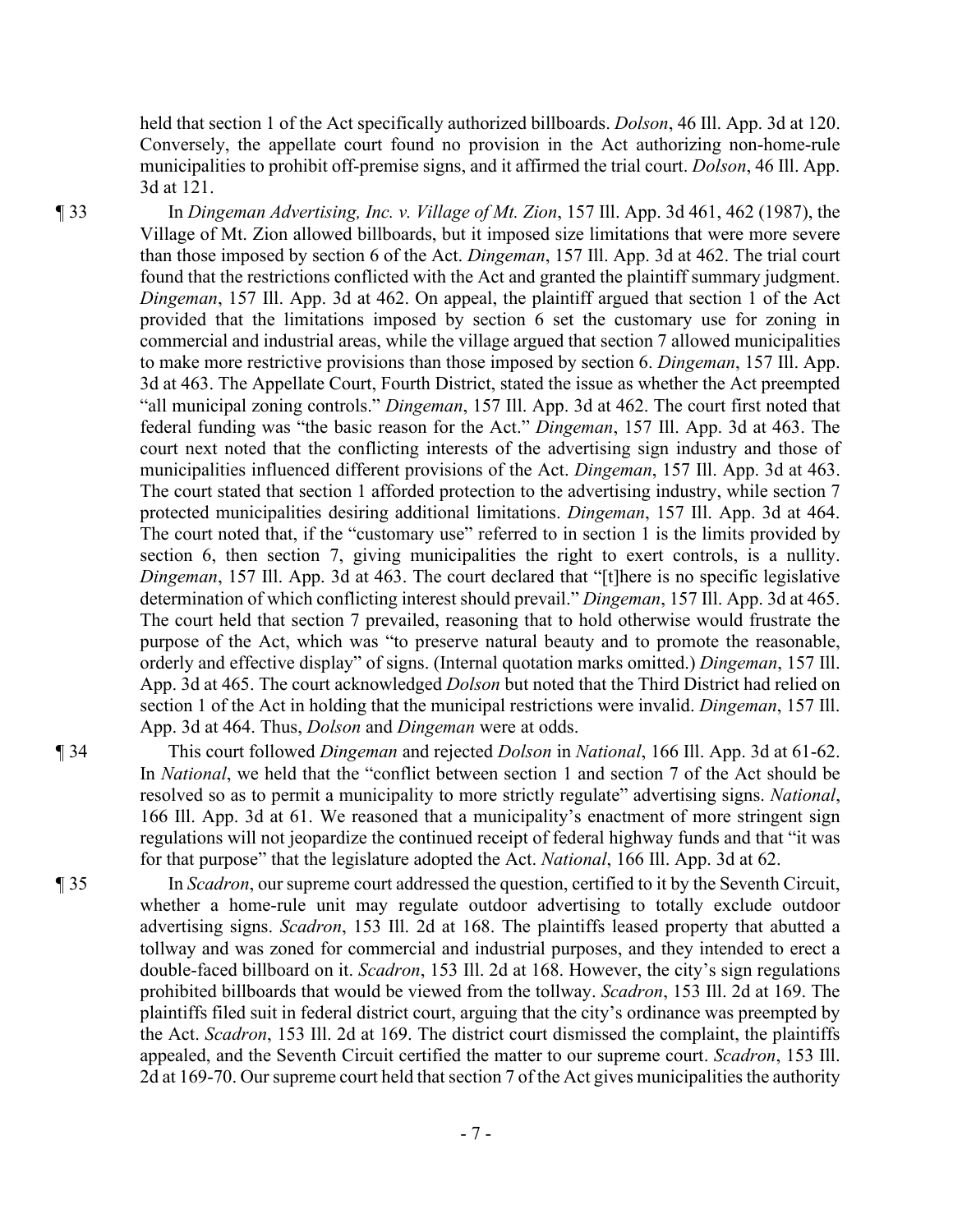to regulate signage without regard to whether the municipality is a home-rule unit. *Scadron*, 153 Ill. 2d at 186, 188. The supreme court then determined that the city's ban did not conflict with the federal law and would not result in a loss of highway funds. *Scadron*, 153 Ill. 2d at 191. The court thus concluded that home-rule municipalities have the power to ban signs, because "the legislature did not specifically express its intention that a home rule unit's concurrent power to regulate signs is limited." *Scadron*, 153 Ill. 2d at 188,194.

¶ 36 In *Whiteco Metrocom Division v. Village of Downers Grove*, 197 Ill. App. 3d 174, 181-82 (1990), this court considered the meaning of "customary use" as used in section 1 of the Act. Section 1 provides that the standards imposed by section 6 are "consistent" with "customary use" in this State. 225 ILCS 440/1 (West 2018). The plaintiff argued that Downers Grove's more severe restrictions were not consistent with "customary use." *Whiteco*, 197 Ill. App. 3d at 177. This court disagreed and held that the section 6 standards were maximum standards and only signs that exceed the maximum are inconsistent with customary use. *Whiteco*, 197 Ill. App. 3d at 182. Thus, we achieved harmony between section 1, which allows signs in business areas, and section 7, which grants municipalities the power to prescribe smaller signs than those allowed by section 6. *Whiteco*, 197 Ill. App. 3d at 182.

¶ 37 In *T&S Signs, Inc. v. Village of Wadsworth*, 261 Ill. App. 3d 1080, 1082 (1994), the plaintiff argued that Wadsworth could not enact more stringent regulations of outdoor advertising than those imposed by section 6 of the Act. The plaintiff, recognizing that the supreme court in *Scadron* held that home-rule units could impose stricter regulations, argued that when there is a state law regulating a certain field, such as outdoor advertising, a non-home-rule unit cannot adopt ordinances that conflict or infringe on the spirit of the state law. *T&S*, 261 Ill. App. 3d at 1086. We pointed out that a municipality's home-rule or non-home-rule status was not the determining factor, because section 7 of the Act specifically authorizes municipalities to enact regulations concerning outdoor advertising. *T&S*, 261 Ill. App. 3d at 1089, 1091.

#### ¶ 38 C. Whether the Amended Ordinance Is Valid

¶ 39 We must now determine whether the Village's amended ordinance is a valid regulation. Plaintiff acknowledges that the Village can regulate outdoor advertising under section 7 of the Act but argues that the Village cannot ban it, relying on *Dolson*. The Village maintains that its amended ordinance permits billboards and is, therefore, a permissible regulation, relying on *T&S*.

¶ 40 Plaintiff asserts that the trial court did not consider the differences between home-rule and non-home-rule units in ruling that both entities can ban billboards. This argument misses the mark. The court reasoned that home-rule units can ban billboards (*Scadron*) and that section 7 gives non-home-rule units the same power to regulate as home-rule units (*T&S*), so both have the authority to ban. However, the court also found that, if a total ban does not run afoul of the Act, "it follows" that the Village's ordinance must be valid, even if its restrictions make billboards unviewable from I-90. Thus, the court found not that the Village's amended ordinance is a total ban, only that it is a restriction that does not offend the Act.

¶ 41 The plain language of the amended ordinance allows billboards that are up to 80 square feet and 10 feet high. The crux of plaintiff's virtual-ban argument is the allegation in paragraph 29 of the second amended complaint that a conforming billboard "would have no commercial value." Plaintiff alleged that such a regulation is contrary to section 1 of the Act, which protects advertisers. In *National*, this court recognized that the purpose of the Act was to secure federal